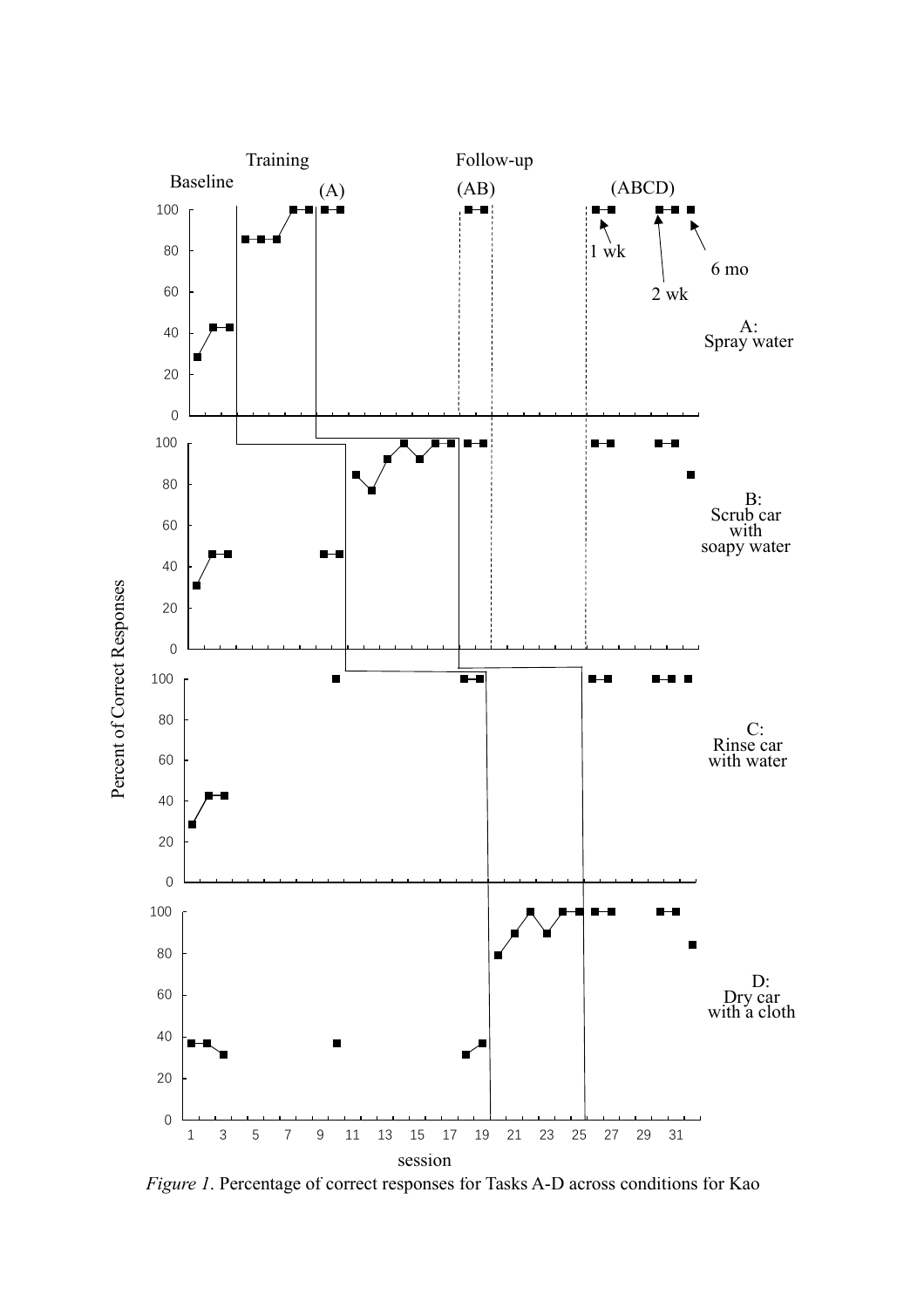

*Figure 2*. Percentage of correct responses for Tasks A-D across conditions for Ray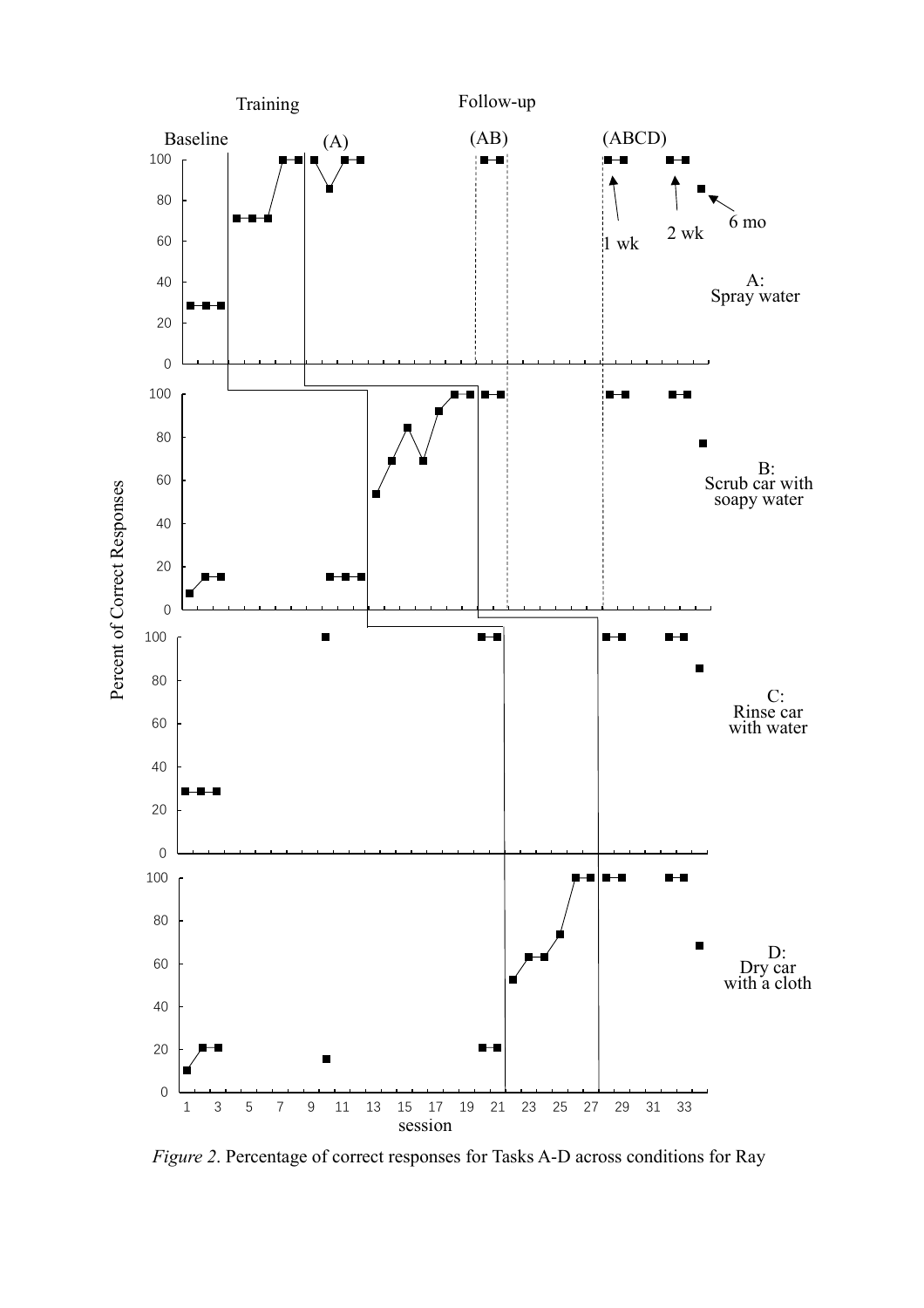

*Figure 3*. Percentage of correct responses for Tasks A-D across conditions for Lon